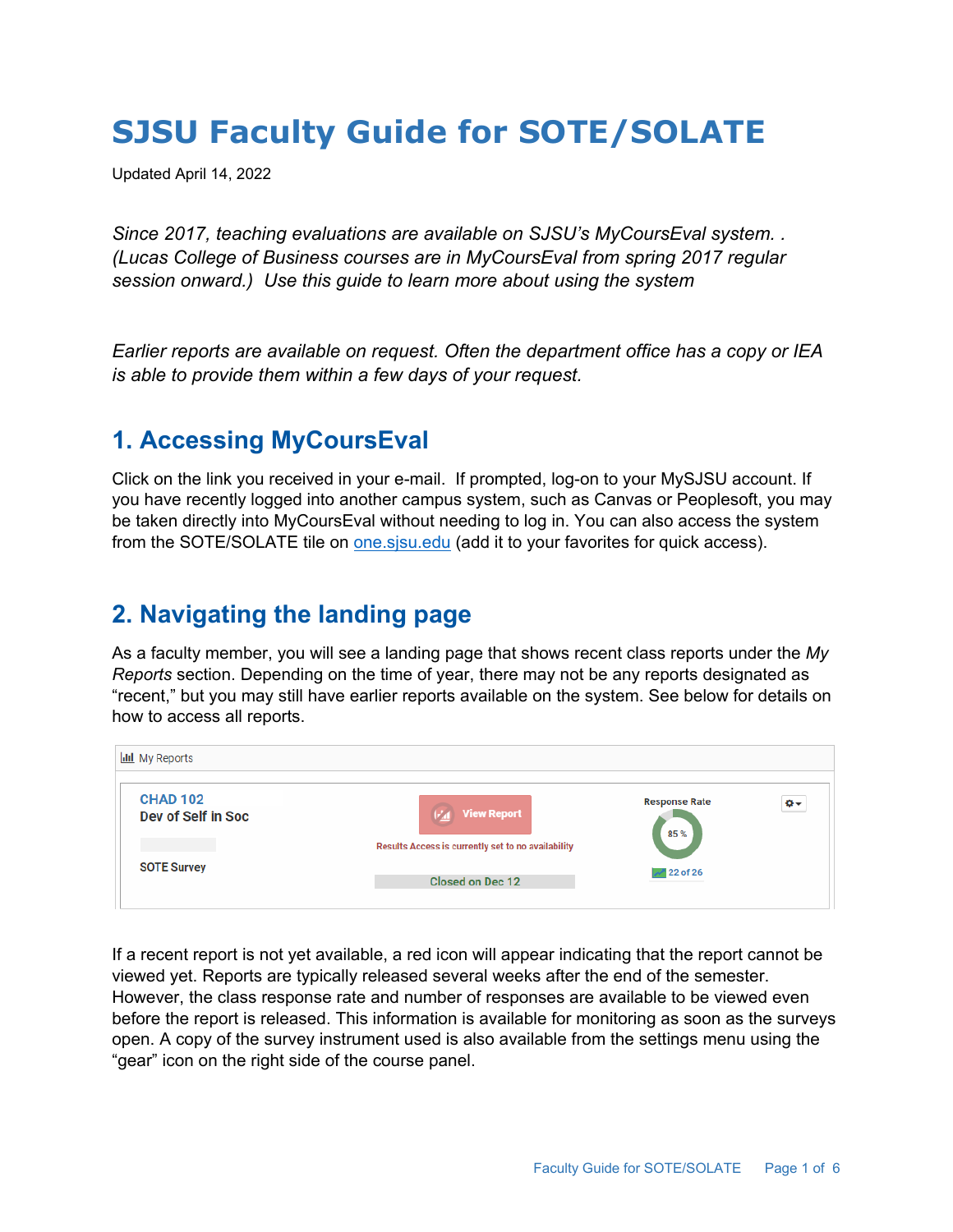Once the report is released, the icon will turn green and you will be able to click through and view a default report.



Note that the default report will not have all the standard elements of the official SJSU report. See below for details on obtaining an official copy of the report.

# **3. Obtaining an official SOTE/SOLATE report**

The official SOTE/SOLATE report includes special elements that are not available in other forms of reports on MyCoursEval. In particular, it includes class final GPAs and reference tables showing the college-wide summary statistics by each item on the surveys.

To access the official reports, go to the **Reports** menu in the top navigation bar and choose **Evaluation Reports**.



mycourseval

On this page, the top panel contains a series of search criteria including the semester and whether you want SOTE or SOLATE results. Use these to filter the list of available courses in the lower part of the screen.

| <b>Type</b>        |  | Year        |  | Period   |                     | Status   |  | <b>Survey</b> |  | <b>Department</b> |  |
|--------------------|--|-------------|--|----------|---------------------|----------|--|---------------|--|-------------------|--|
| Standard           |  | 2017        |  | Show All |                     | Show All |  | Show All      |  | Show All          |  |
| Search             |  |             |  |          |                     |          |  |               |  |                   |  |
| <b>Survey Name</b> |  | Starts with |  |          | $\bullet$ $\bullet$ |          |  |               |  |                   |  |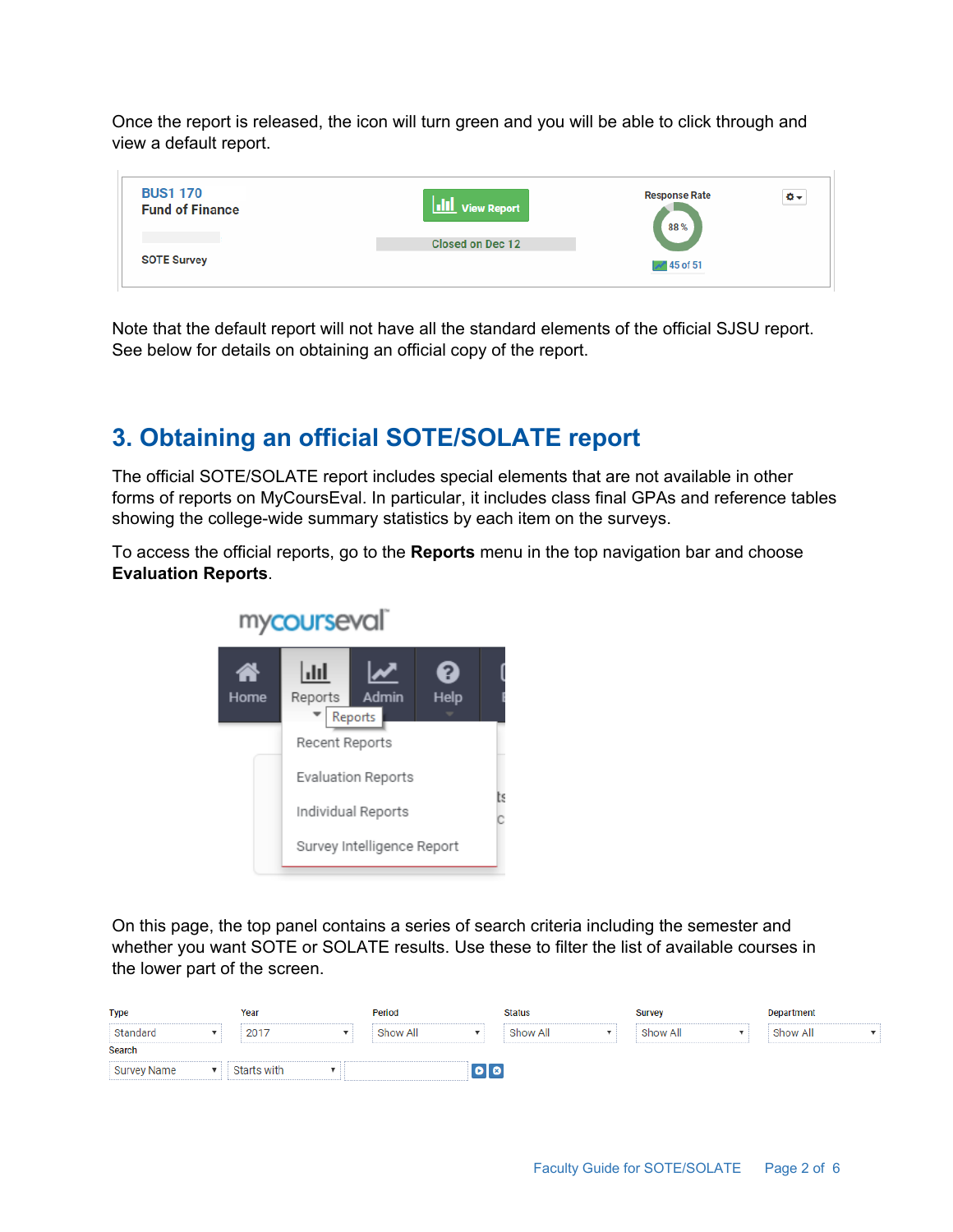Below is a brief description of each option. Note that the menus will only show options that are currently available.

- **Type** is currently "Standard" for all SJSU reports.
- **Year** is the calendar year in which the survey was taken, e.g. 2017 for fall 2017.
- **Period** is the PeopleSoft term code, e.g. 2174 for fall 2017 or 2182 for spring 2018.
- **Status** is whether or not the survey is currently open or closed for responses. Currently at SJSU we do not allow reporting on open surveys.
- **Survey** is the name of the survey that was run, e.g., "SOTE Fall 2018"
- **Department** is the home department of the faculty or courses that you have rights to view.
- **Search** is a flexible tool for finding courses based on catalog number or description. For example, you could choose "Course Number" as the search field, enter "HUM 10" in the text box, and get back all the courses matching that name pattern. Use the blue arrow icon to execute the search and the blue "x" icon to clear the current search.

On any of the drop-down menus in the search criteria panel, you can choose the "Show All" option at the bottom of the list to see all possible values at once.

Next, on the **View** menu, choose "Comparative" and on the **Settings** menu select "Official SOTE/SOLATE Report" (if it's not already selected).

| View        | Settings               |  |  |  |  |  |
|-------------|------------------------|--|--|--|--|--|
| Comparative | ▼ Official SOTE/SOLA ▼ |  |  |  |  |  |

This option adds all the standard SJSU elements to the report.

#### **Reporting tip**

You must choose the "Comparative" view and the "Official SOTE/SOLATE" setting in order to see all the expected elements of the full SOTE/SOLATE report. If you run a report with different settings, you will not get everything!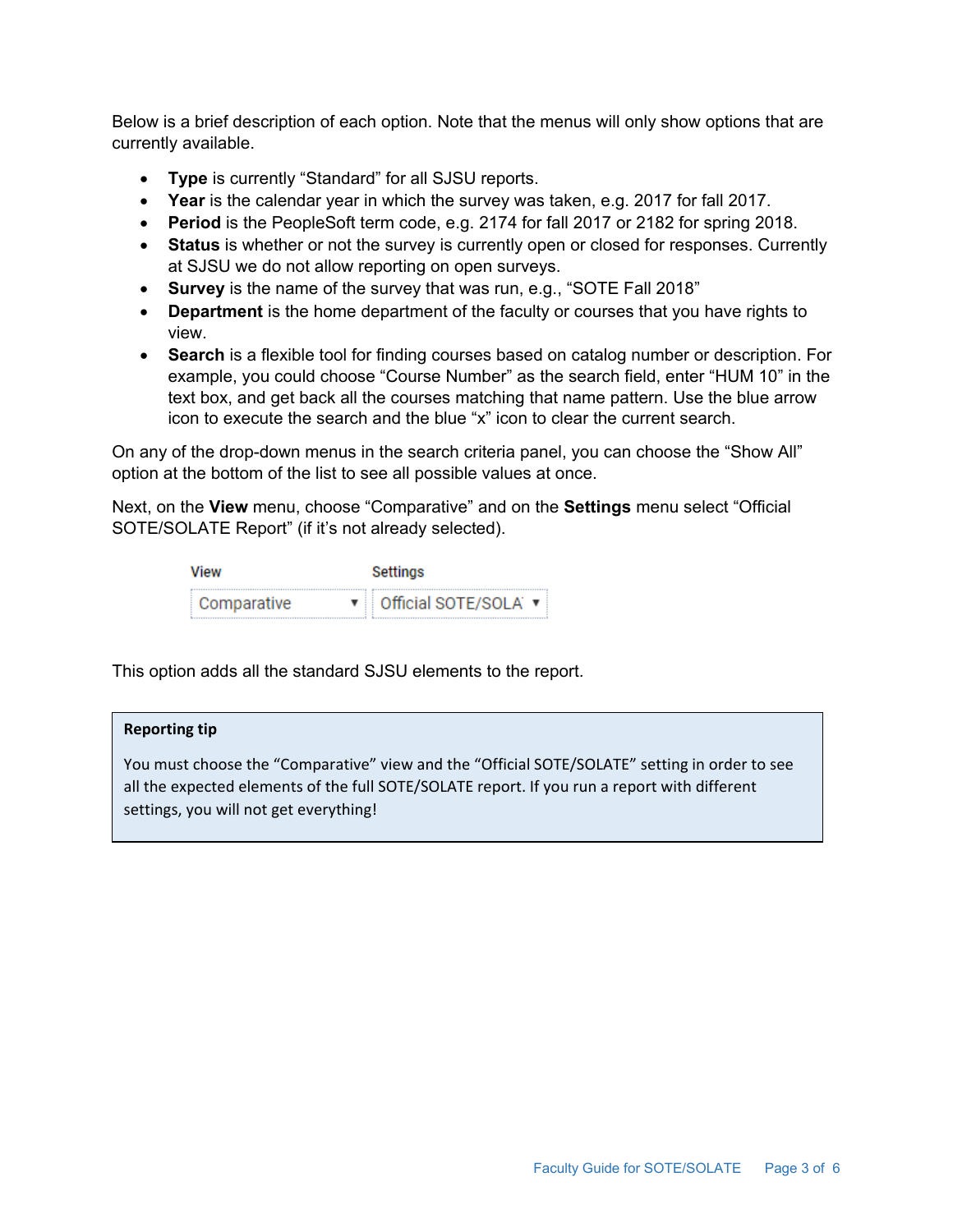Next, check the **Include** box next to one or more course sections for which you would like to see the report. By default, the first course on the list is checked. You can select as many as you like or mark the checkbox in the gray header bar under the word "Include" to select all courses meeting your search criteria.

| <b>Course</b><br>Number $\rightarrow$<br>- Section ID | ∧<br><b>Survey Name</b>             | <b>Period</b> | ∧<br><b>Status</b> | ∧<br><b>Close Date</b> | <b>Course Name</b>           | Responsible<br><b>Faculty</b> | <b>Department</b> | Resp.<br>Rec'vd | Resp.<br>Exp. | %<br>Rec'vd | <b>Include</b>       |
|-------------------------------------------------------|-------------------------------------|---------------|--------------------|------------------------|------------------------------|-------------------------------|-------------------|-----------------|---------------|-------------|----------------------|
| <b>BUS 202 01</b>                                     | <b>SOTE Business</b><br>Spring 2017 | 2172          | Closed             | Jun 8, 2017            | Managing Glob<br>Econ        |                               | 160-BUSGR         | 28              | 41            | 68%         | $\overline{\bullet}$ |
| <b>BUS 202 02</b>                                     | <b>SOTE Business</b><br>Spring 2017 | 2172          | Closed             | Jun 8, 2017            | <b>Managing Glob</b><br>Econ |                               | 160-BUSGR         | 16              | 40            | 40%         |                      |

Finally, after you have selected all the courses you wish to view, click the View button to see the results in your browser or the PDF button to generate a PDF version of the report. The PDF version will contain all the selected courses in one document.



### **4. Working with open-ended comments**

The comments section of the official SOTE/SOLATE reports in MyCoursEval includes an interactive feature. Click the blue magnifying glass icon on the right side of an open-ended response to see all of a particular students answers grouped together to see a fuller picture of that student's experiences.



Note that this feature can only be used in the browser-based (HTML) version of the report and not in the PDF file version.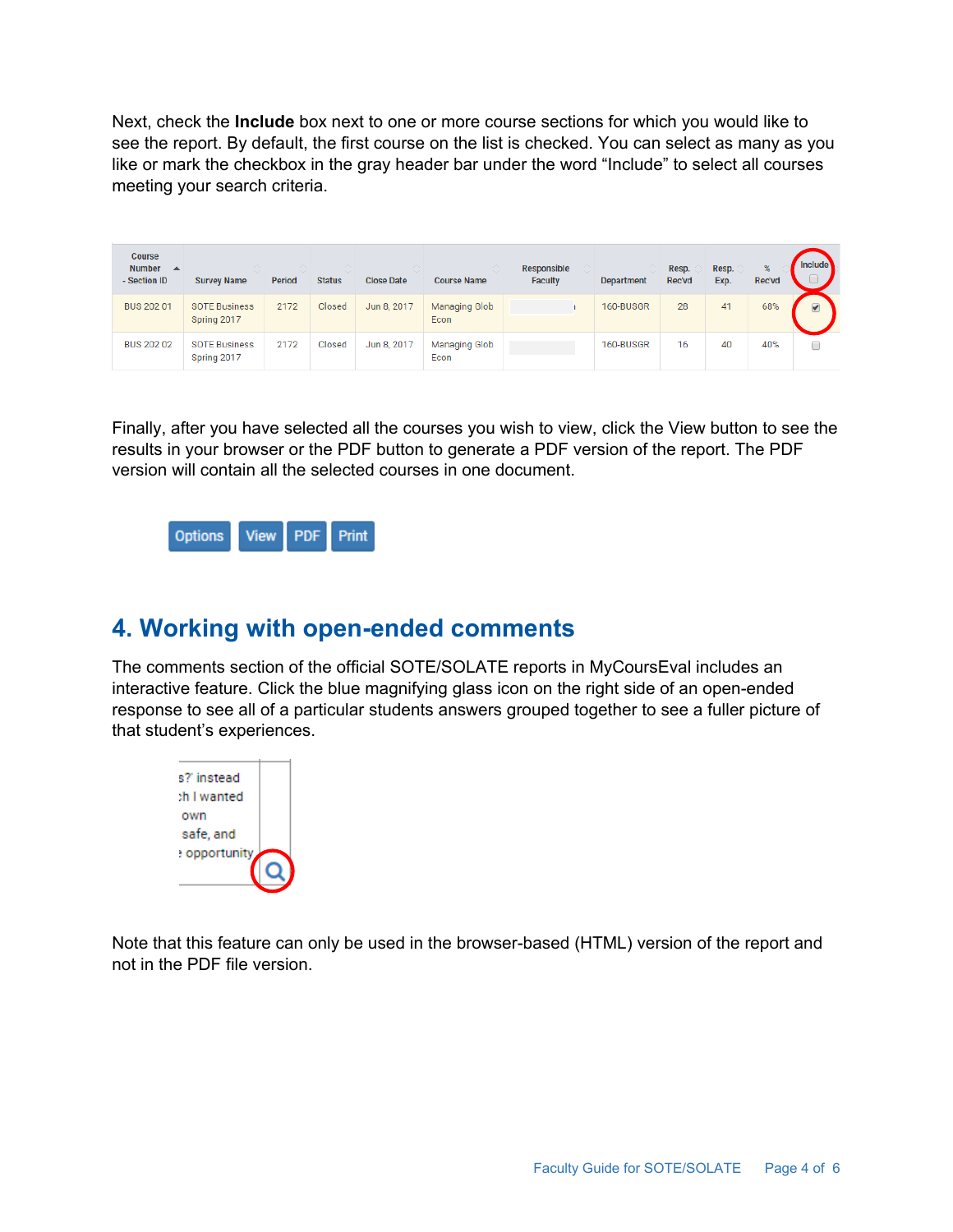# **5. Using Survey Intelligence reports**

For purposes that do not require the full official SOTE report contents, a number of flexible options are available on MyCoursEval. Below are several custom reports we have created that may be useful for understanding patterns of ratings.

- **Department Course Summary** provides a quick tabular view of the average ratings at the course level (all sections of the course combined). (Currently SOTE only)
- **Department Summary Report** provides a tabular view of average ratings for each course and section. (Currently SOTE only)
- **Overall Rating by Person** shows a simple table with the overall rating across all courses and sections taught. (Currently SOTE only)
- **SOTE Lecturers Summary** gives a tabular view of average ratings on SOTE questions for instructors identified as lecturers at the time the survey results were prepared. (Applies to lecturers only.)
- **SOLATE Lecturers Summary** has a tabular view of average ratings on SOLATE questions for instructors identified as lecturers at the time the survey results were prepared. (Applies to lecturers only.)

Each of these contains options for searching on subsets of courses and/or individuals as well as sorting the results in ascending or descending order.

To view these reports, select the **Survey Intelligence Report** option from the **Reports** menu in the top navigation bar.



# mycourseval